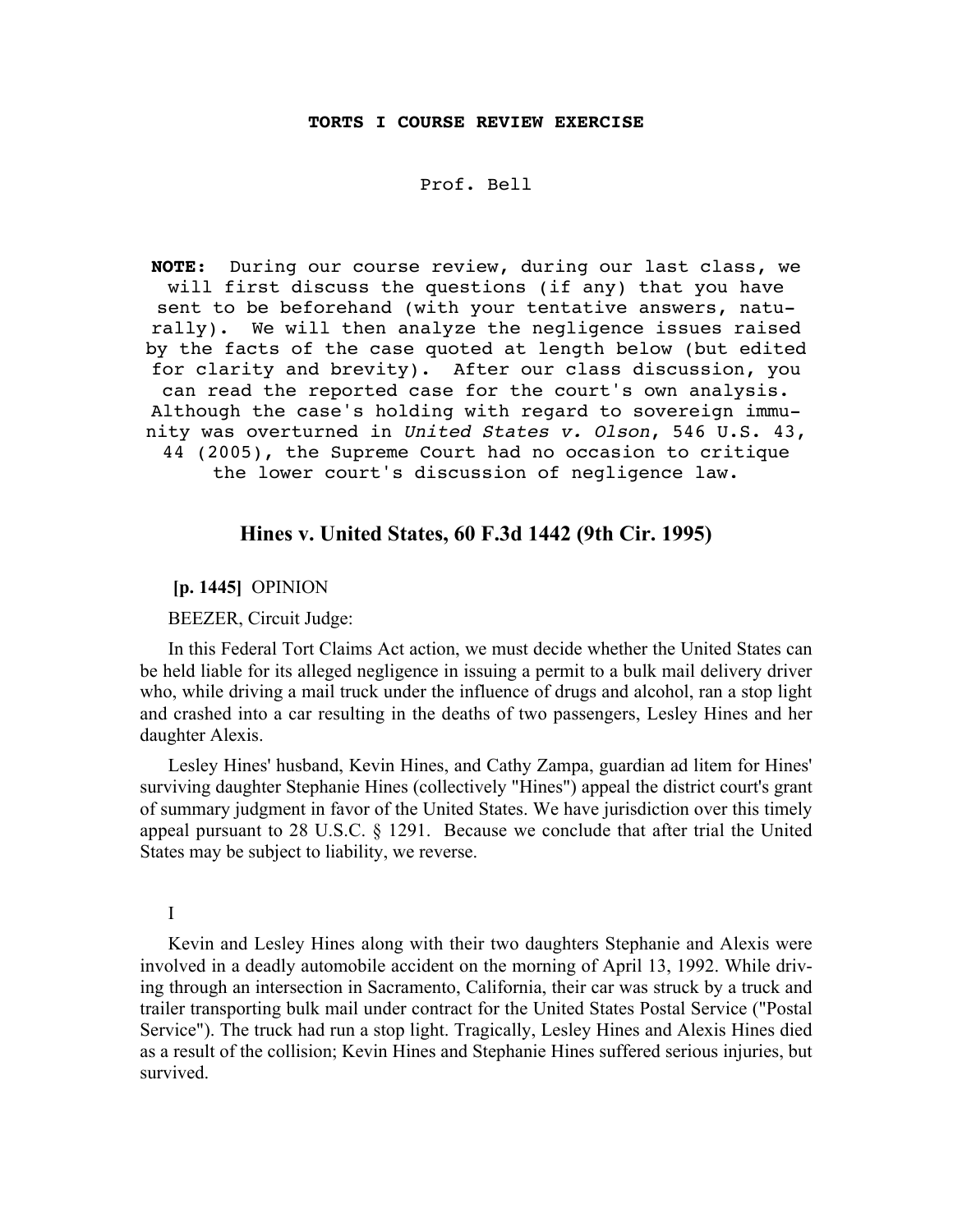The driver of the truck, William Smith, was arrested at the accident scene. Subsequent investigation revealed that Smith had been drinking alcohol and had recently used cocaine. Investigators determined that Smith had been at fault for the collision.<sup>1</sup>

Smith was employed as a driver for a company known as A.C. Wright ("Wright"), a government contractor transporting mail in bulk between various California cities and Sacramento under contract with the Postal Service. Wright had hauled bulk mail for the Postal Service pursuant to government contracts for over a decade.

Smith had been hired by Wright in early 1992. Pursuant to Management Instruction Number PO-530-89-03, the Postal Service was "required" to screen all employees of transportation contractors to determine their fitness to be drivers of bulk mail trucks. If a driver had a specific number of convictions for listed violations, he or she was disqualified from obtaining the necessary permit. One such disqualifying item was "any driving conviction involving the use of drugs, [p. 1446] alcohol, or any other controlled substances" within the past three years.

On March 19, 1992, the Postal Service issued a temporary permit allowing Smith to drive bulk mail trucks. The "required" screening was not conducted. At the time, the Postal Service did not know that Smith's driving record contained a conviction for reckless driving within the past three years or that the offense was alcohol related.

Hines brought an action against the United States pursuant to the Federal Tort Claims Act ("FTCA"), 28 U.S.C. §§ 2671-2680. He presented several different theories of recovery, including that Wright should be considered a government employee rather than an independent contractor; that the Postal Service had breached the duty it undertook to Hines to screen drivers operating trucks hauling mail; and that the Postal Service negligently entrusted the vehicle to Smith. The United States moved for summary judgment on all claims, which the district court granted.

Hines then moved for reconsideration pursuant to Federal Rule of Civil Procedure 60(b), arguing that recent California court decisions had raised a triable question regarding the United States' vicarious liability as a common carrier for the actions of Smith. The district court denied the motion. Although Hines did not appeal the denial of his motion for reconsideration in his notice of appeal, he argues the vicarious liability theory of recovery in his brief on appeal.

# II

We review de novo a district court's grant of summary judgment. *Jesinger v. Nevada Fed. Credit Union,* 24 F.3d 1127, 1130 (9th Cir. 1994).

## III

i<br>L

[Discussion of vicarious liability of U.S. deleted.]

<sup>&</sup>lt;sup>1</sup> Smith was later convicted of gross vehicular manslaughter and driving under the influence.